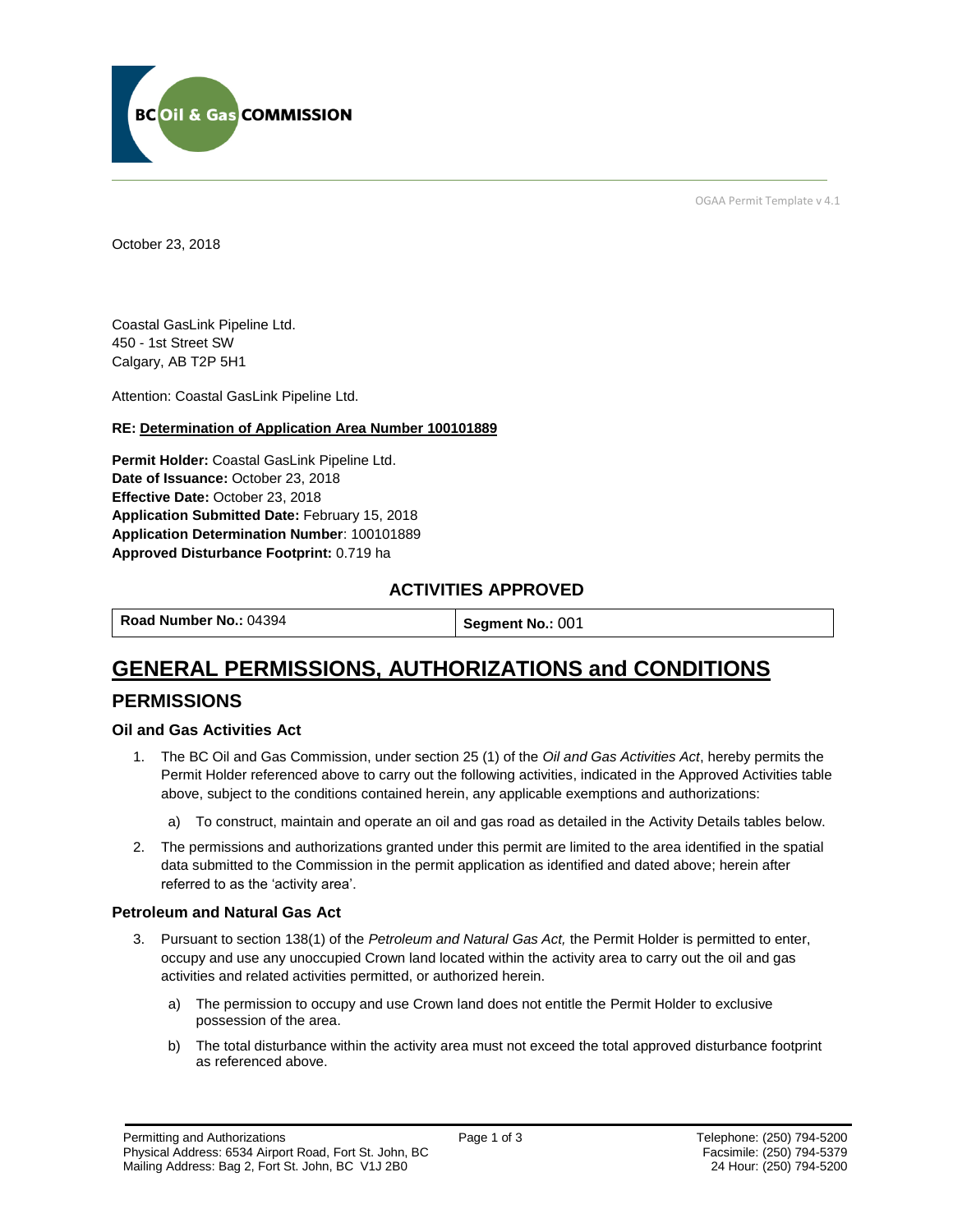# **CONDITIONS**

#### **Notification**

4. Within 60 days of the completion of construction activities under this permit, the Permit Holder must submit to the Commission a post-construction plan as a shapefile and PDF plan accurately identifying the location of the total area actually disturbed under this permit. The shapefile and plan must be submitted via eSubmission.

#### **General**

- 5. The rights granted by this permit in relation to unoccupied Crown land are subject to all subsisting grants to or rights of any person made or acquired under the *Coal Act, Forest Act, Land Act, Mineral Tenure Act, Petroleum and Natural Gas Act, Range Act, Water Sustainability Act* or *Wildlife Act*, or any extension or renewal of the same.
- 6. The Permit Holder must not assign, sublicense or permit any person other than its employees, contractors or representatives, to use or occupy any Crown land within the activity area without the Commission's written consent.
- 7. The Permit Holder must ensure that any Crown land within the activity area is maintained in a condition so as to minimize hazards, including but not limited to hazards associated with storage of materials and equipment.
- 8. The Permit Holder must ensure that any Crown land within the activity area is maintained free of garbage, debris and unused equipment.

#### **Environmental**

- 9. Construction activities must not result in rutting, compaction or erosion of soils that cannot be reasonably rehabilitated to similar levels of soil productivity that existed on the activity area prior to the construction activities taking place.
- 10. Any temporary access must be constructed and maintained in a manner that provides for proper surface drainage, prevents pooling on the surface, and maintains slope integrity.

#### **Clearing**

11. The Permit Holder is permitted to fell any trees located on Crown land within 1.5 tree lengths of the activity area that are considered to be a safety hazard according to *Workers Compensation Act* regulations and must be felled in order to eliminate the hazard. Trees or portions of these trees that can be accessed from the activity area without causing damage to standing timber may be harvested.

#### **Archaeology**

- 12. An AIA report must be submitted to the Commission as soon as practicable.
- 13. If artifacts, features, materials or things protected under section 13(2) of the Heritage Conservation Act are identified the permit holder must, unless the permit holder holds a permit under section 12 of the Heritage Conservation Act issued by the Commission in respect of that artifact, feature, material or thing:
	- a) immediately cease all work in the vicinity of the artifacts, features, materials or things;
	- b) immediately notify the Commission and the Archaeology Branch of the Ministry of Forests, Lands and Natural Resource Operations
	- c) refrain from resuming work in the vicinity of the artifacts, features, materials or things except in accordance with an appropriate mitigation plan that has been prepared in accordance with the Heritage Conservation Act and approved by the Archaeology Branch of the Ministry of Forests, Lands and Natural Resource Operations.